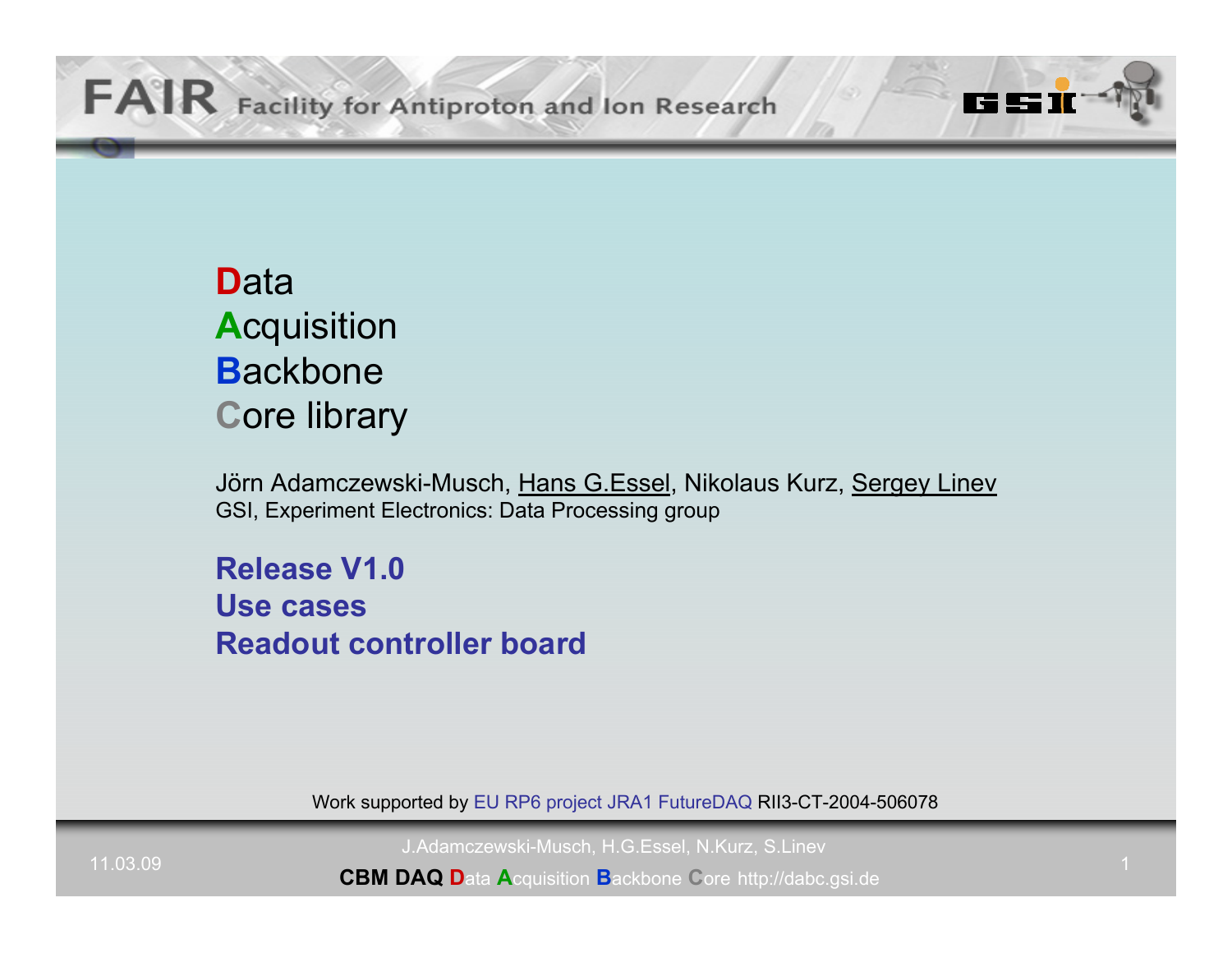

## **Software packages developed:**

- 1. 2005 Simulation with SystemC (flow control, scheduling)
	- •Meta data on data network
- 2. 2006 Real dataflow core (round robin, with/without sychronization)
	- •Linux, InfiniBand, GB Ethernet
	- •Simulates data sources
- **3. 2007/8 Data Acquisition Backbone Core DABC (includes dataflow core)**
	- •**Controls, Configuration, Monitoring, GUI ...**
	- •**Real data sources**
	- •**General purpose DAQ framework**

J.Adamczewski-Musch, H.G.Essel, N.Kurz, S.Linev

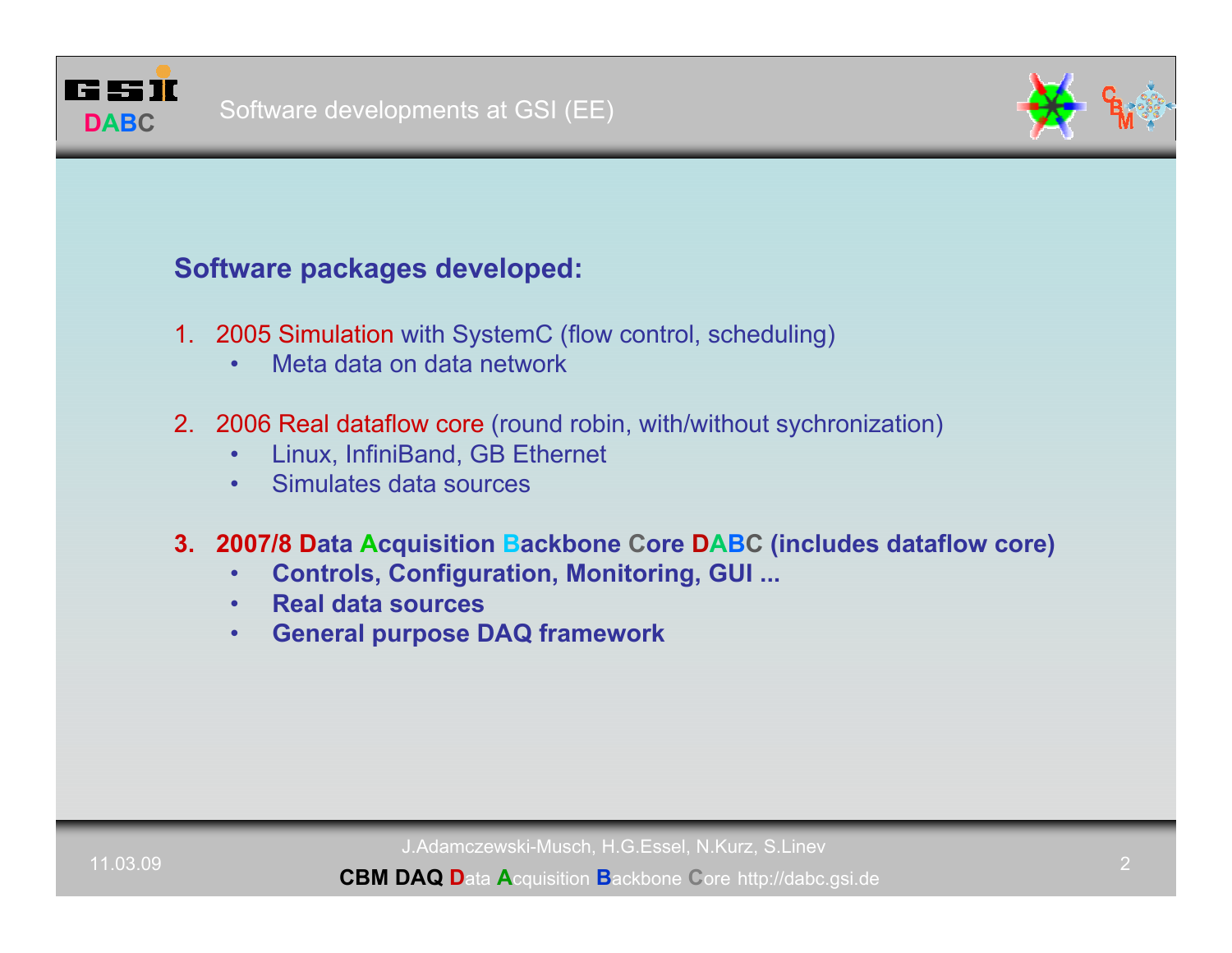



## Download via dabc.gsi.de



\* external packages needed

J.Adamczewski-Musch, H.G.Essel, N.Kurz, S.Linev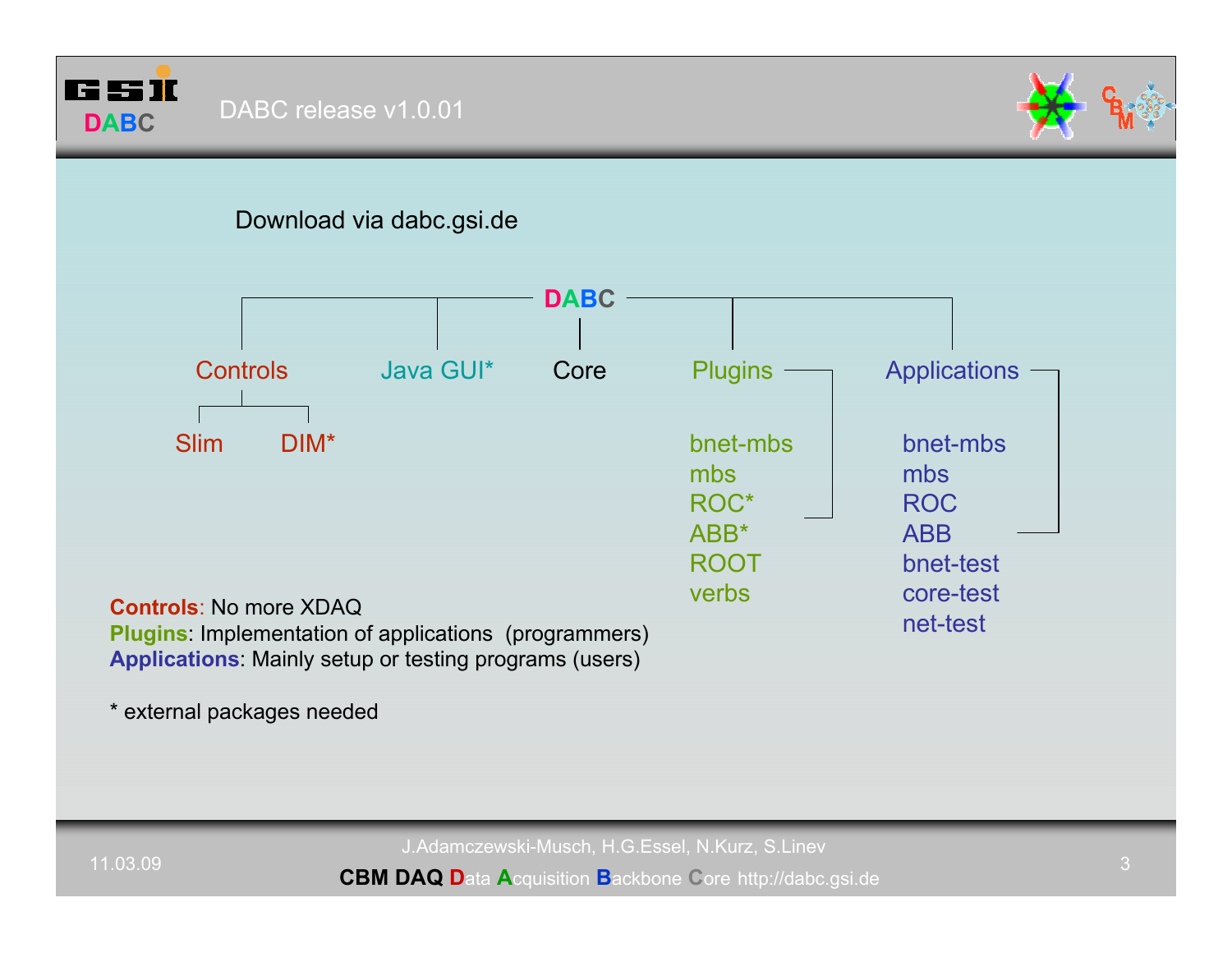





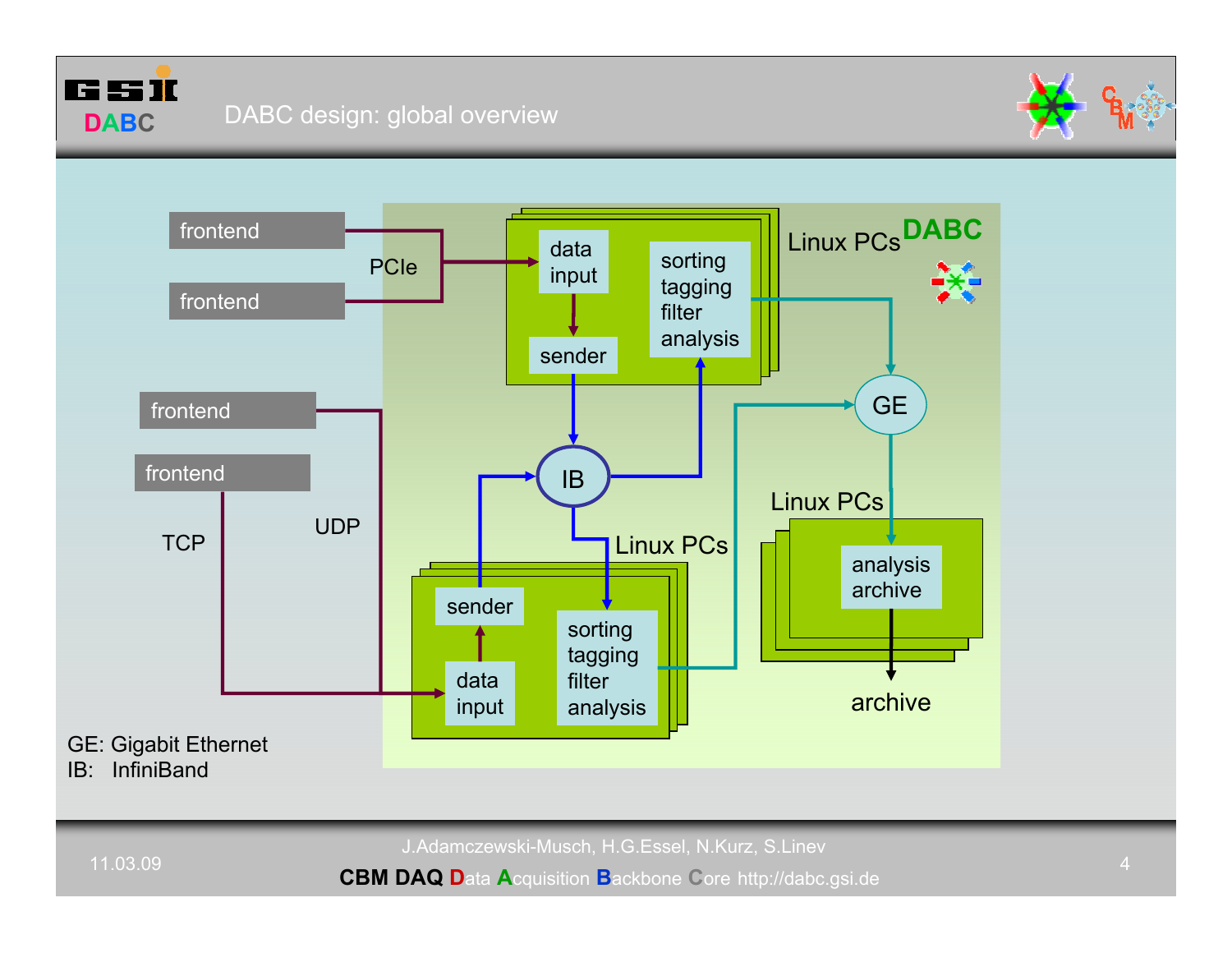



A *module* processes data of one or several data streams.

Data streams propagate through *ports*, which are connected by *transports* and *devices*



J.Adamczewski-Musch, H.G.Essel, N.Kurz, S.Linev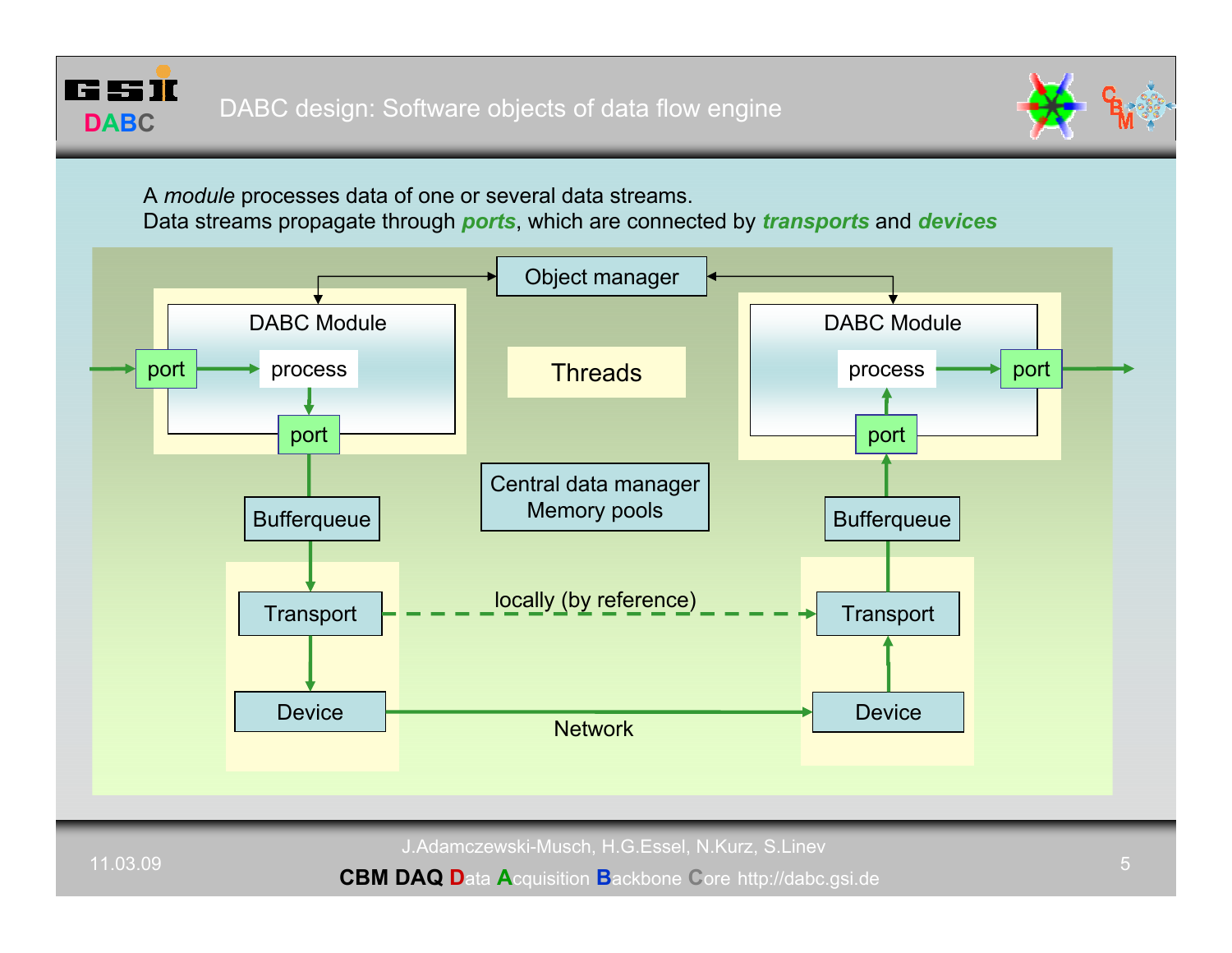



#### MBS: R3G-3



J.Adamczewski-Musch, H.G.Essel, N.Kurz, S.Linev

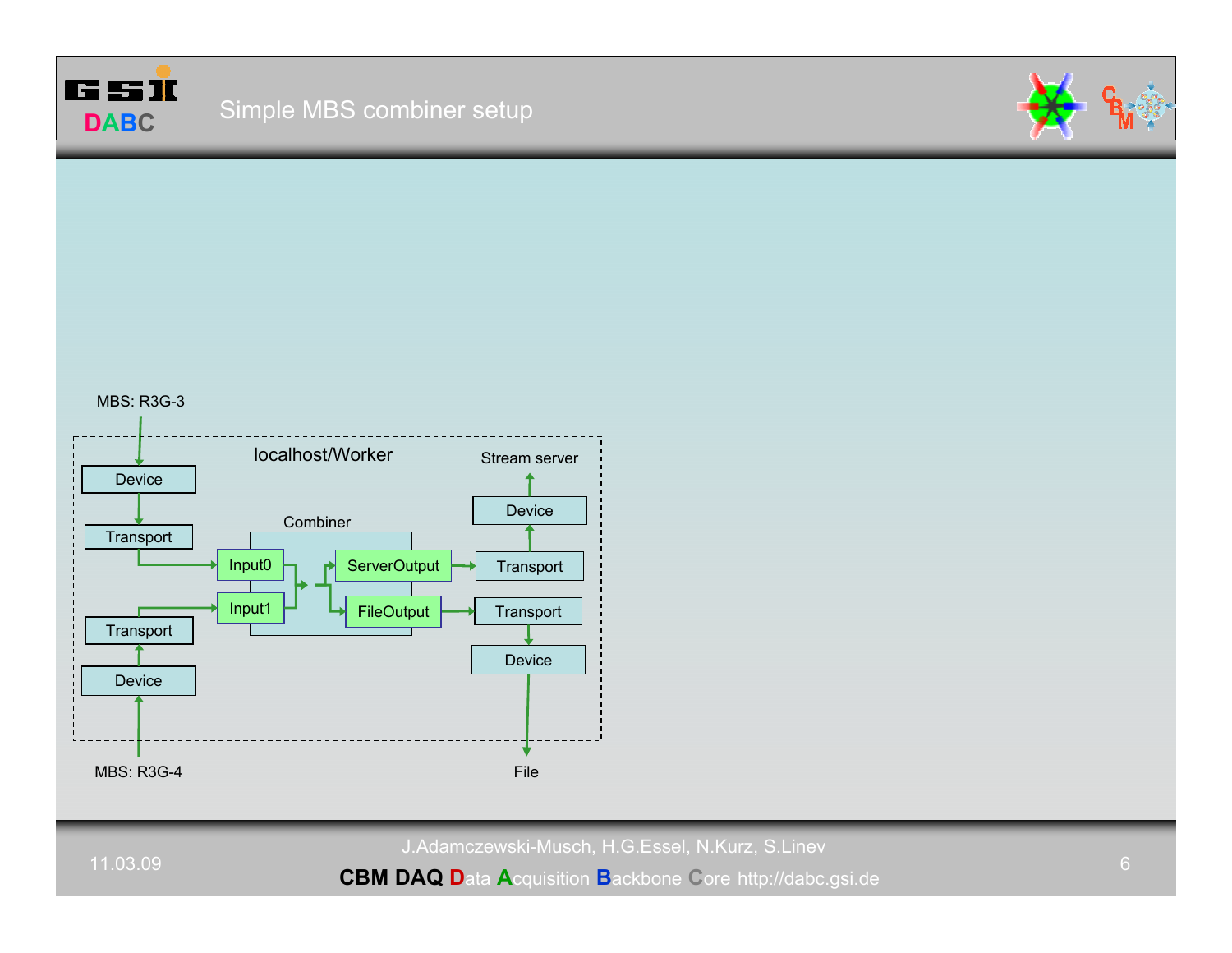





11.03.09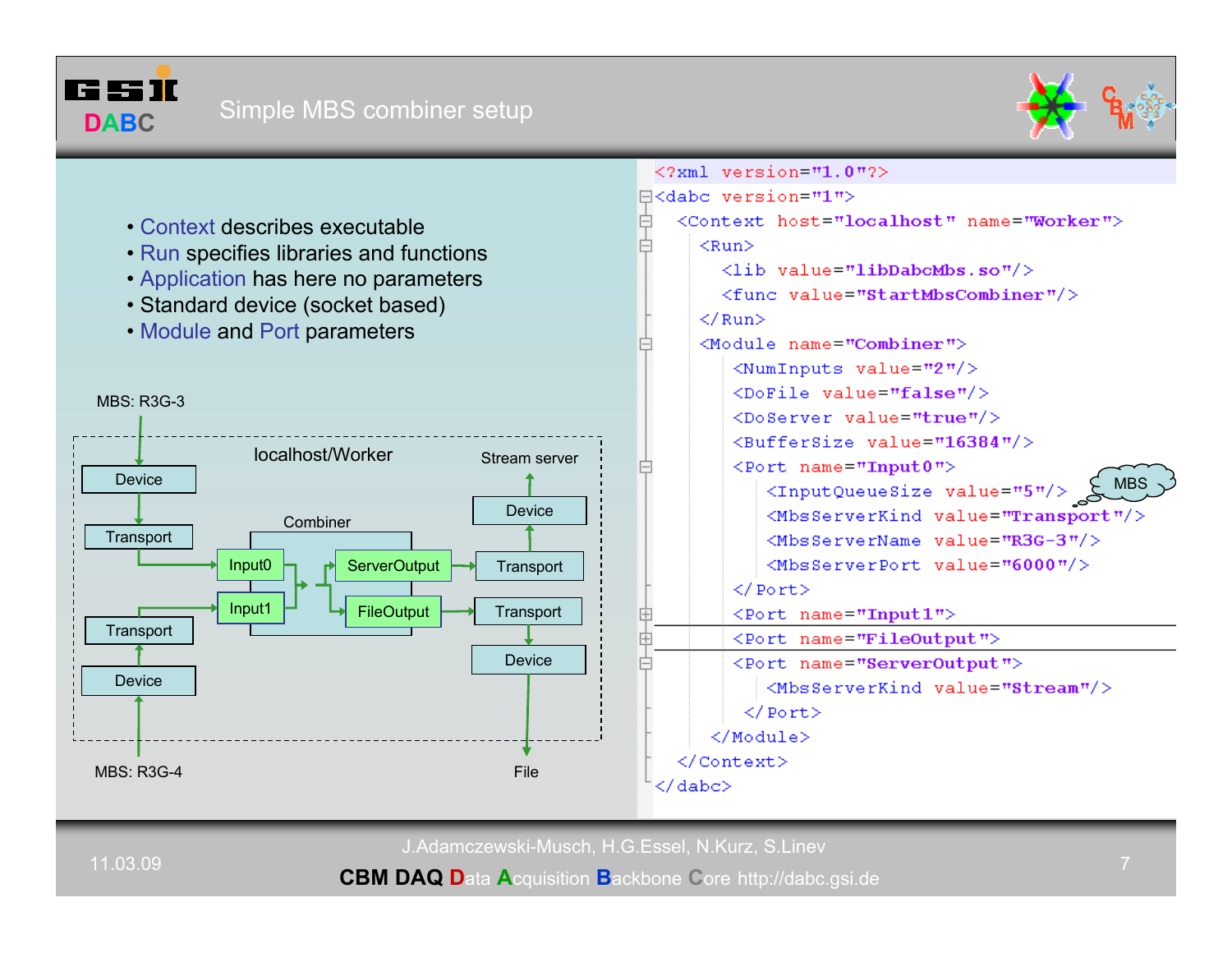

DIM servers: DNS=1xg0523 Ixi009:0 R3G-7:MSG R3-36:MSG R3G-7:PRM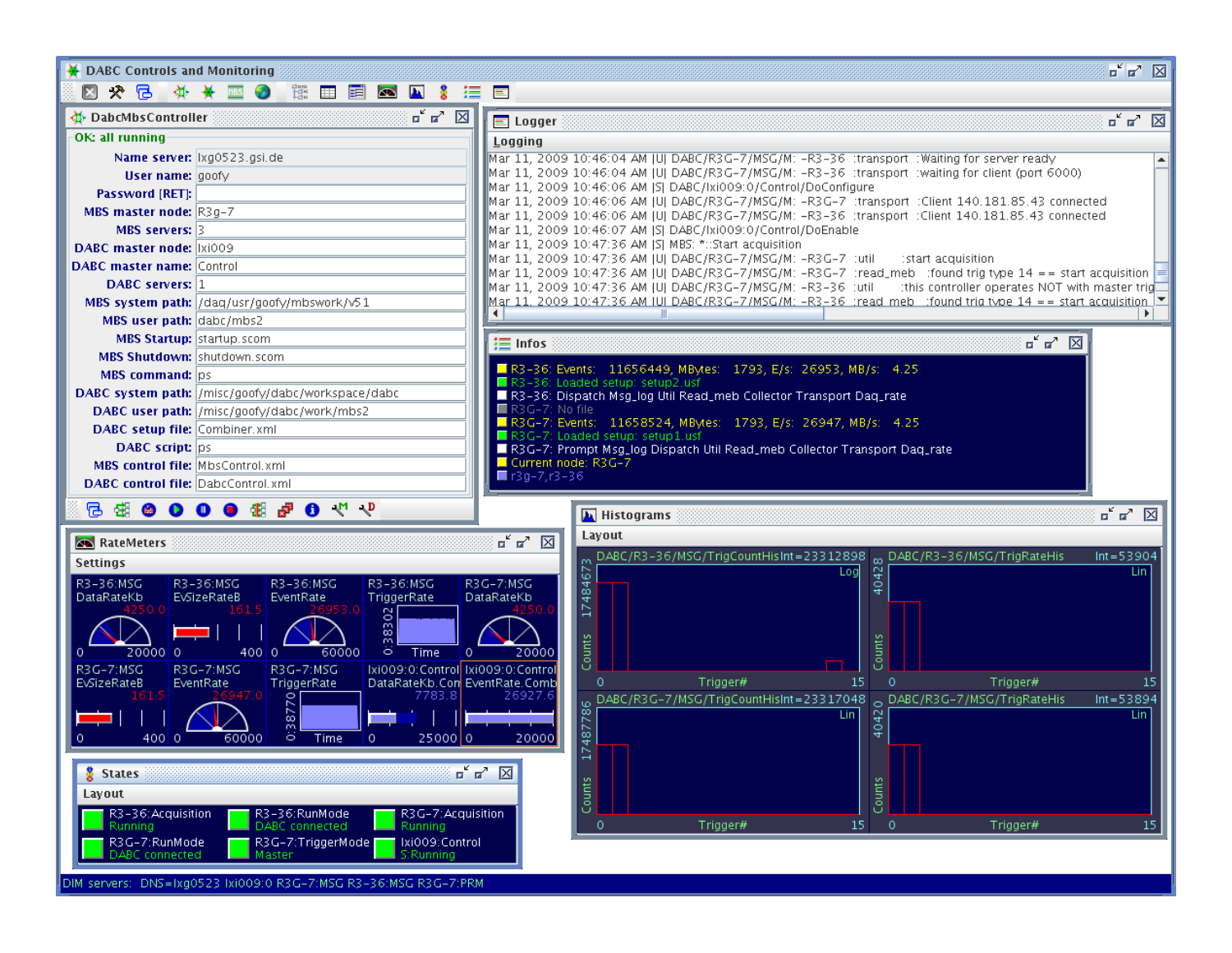



### ROC cbmtest01



J.Adamczewski-Musch, H.G.Essel, N.Kurz, S.Linev

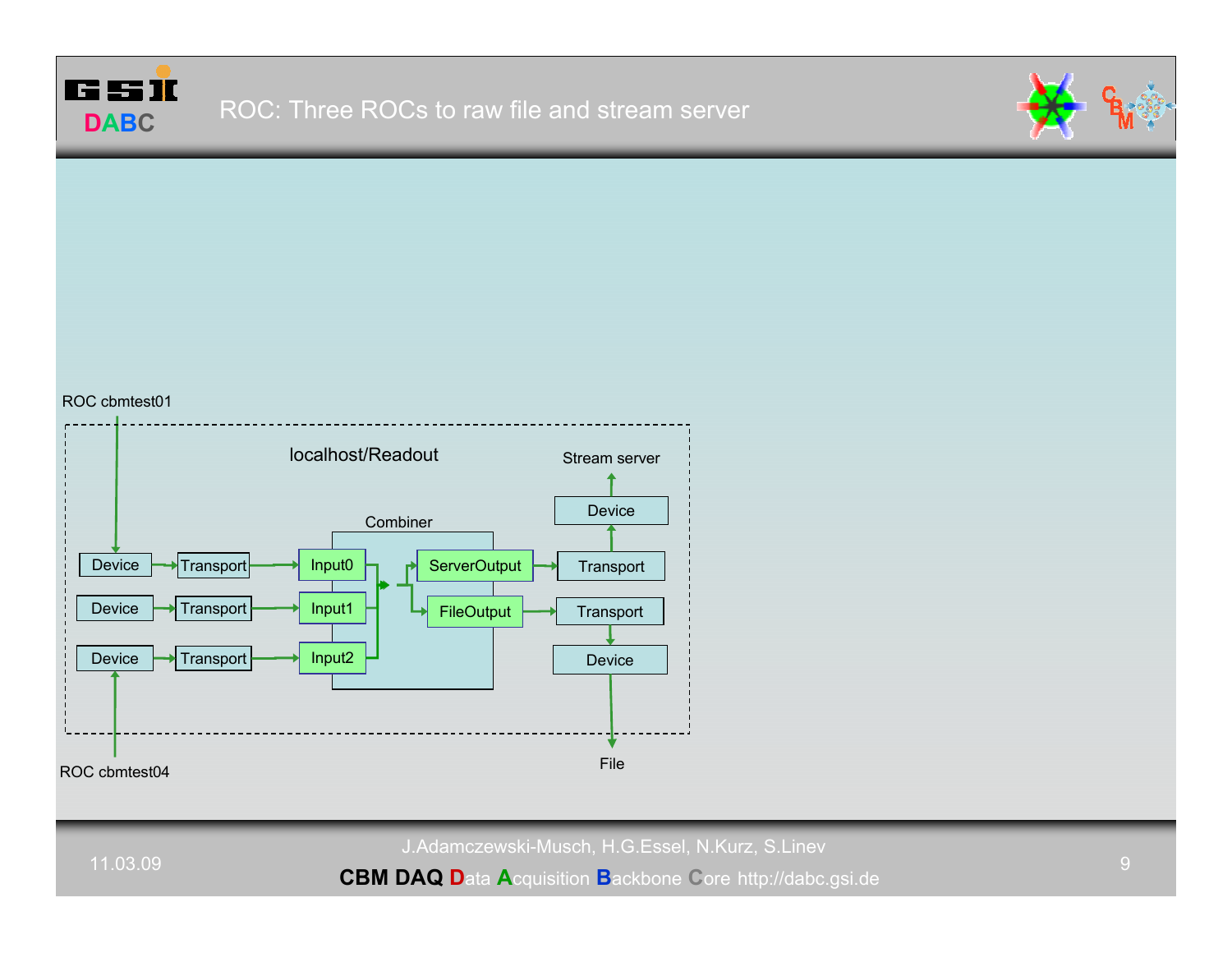



- Class *Readout* implements *CreateAppModules*
- Application parameters known to all modules



 $\leq 2 \times m$ ] version="1.0"2>  $\Box$ <dabc version="1"> Å<Context name="Readout">  $<$ Run $>$  $\langle$ lib value="libDabcMbs.so"/>  $\langle$ lib value="libDabcKnut.so"/>  $\langle$ /Run> <Application class="roc:: Readout">  $\langle$ DoCalibr value="0"/>  $\text{NumRocs value} = \text{"3"}/\text{N}$ <BufferSize value="65536"/>  $\langle$ NumBuffers value="100"/ $\rangle$  $\langle$ RawFile value="run090.1md"/> <MbsFileSizeLimit value="110"/> <RocIp0 value="cbmtest01"/> <RocIp1 value="cbmtest02"/> <RocIp2 value="cbmtest04"/>  $\langle$ TransportWindow value="30"/> <MbsServerKind value="Stream"/> </Application> </Context>

J.Adamczewski-Musch, H.G.Essel, N.Kurz, S.Linev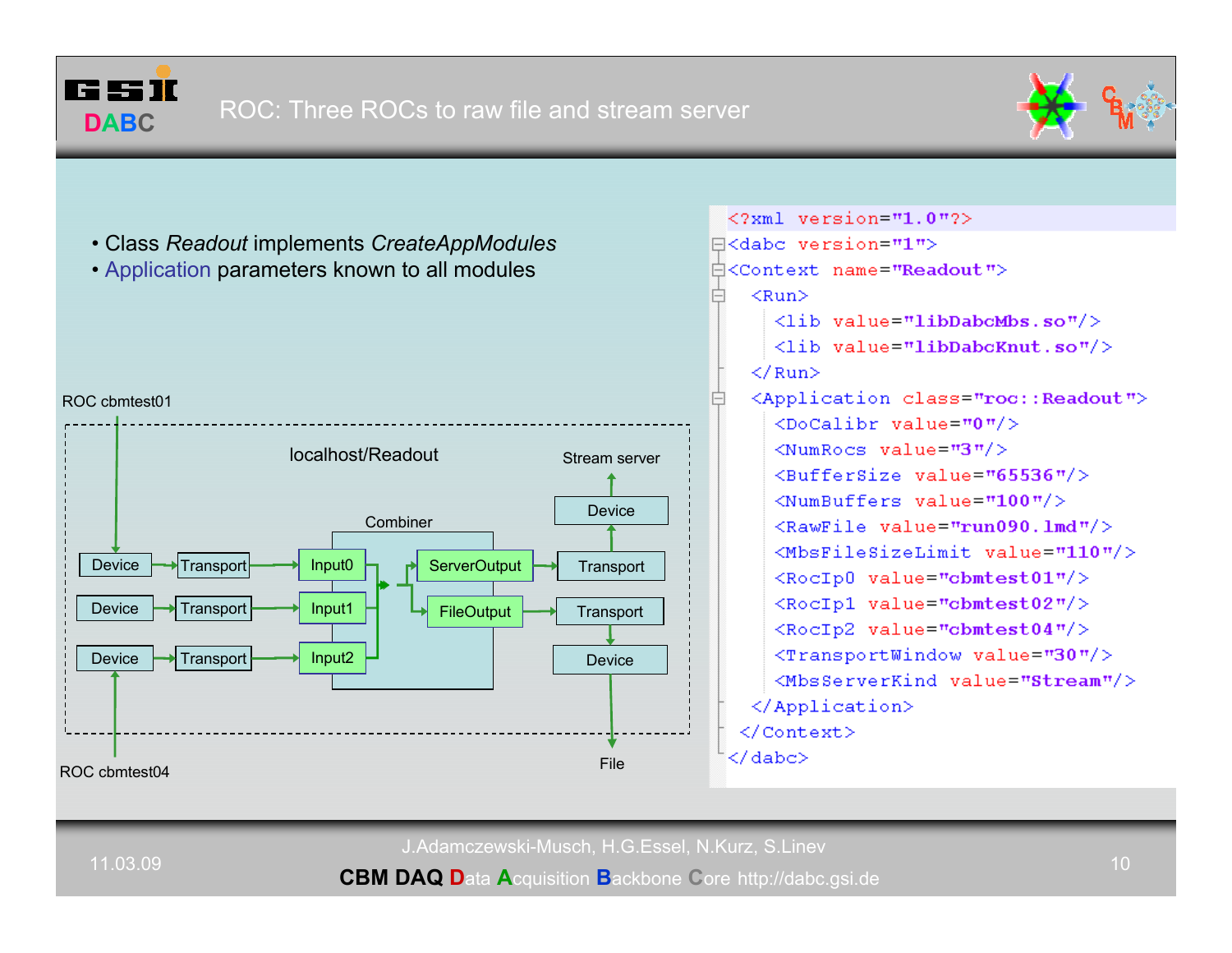





Calibrated file

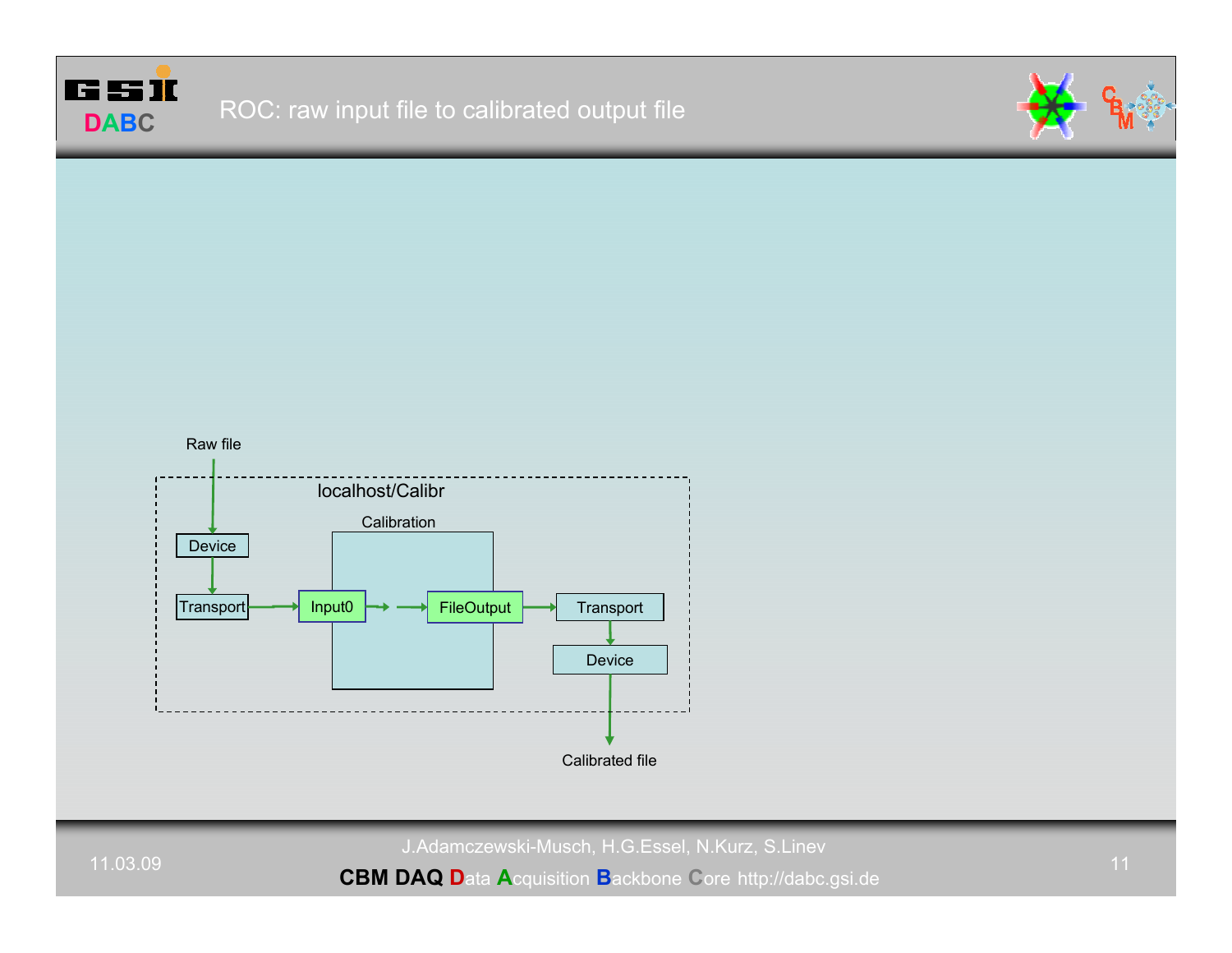



 $\text{K2cm1}$  version="1.0"?>  $\exists$ <dabc version="1"> • Class *Readout* implements *CreateAppModules* Å<Context name="Calibr"> • Application parameters known to all modules  $<$ Run $>$  $\langle$ lib value="libDabcMbs.so"/>  $\langle$ lib value="libDabcKnut.so"/>  $\langle$ /Run> <Application class="roc:: Readout">  $\langle$ DoCalibr value="2"/> Raw file $\text{NumRocs value} = \text{"3"}/\text{?}$ <BufferSize value="65536"/> localhost/Calibr $\langle$ NumBuffers value="100"/> Calibration $\langle$ RawFile value="run028\*.1md"/> Device<MbsFileSizeLimit value="110"/> <CalibrFile value="testcal.lmd"/> </Application> Transport Input0 **FileOutput Transport** </Context> </dabc> DeviceCalibrated file

J.Adamczewski-Musch, H.G.Essel, N.Kurz, S.Linev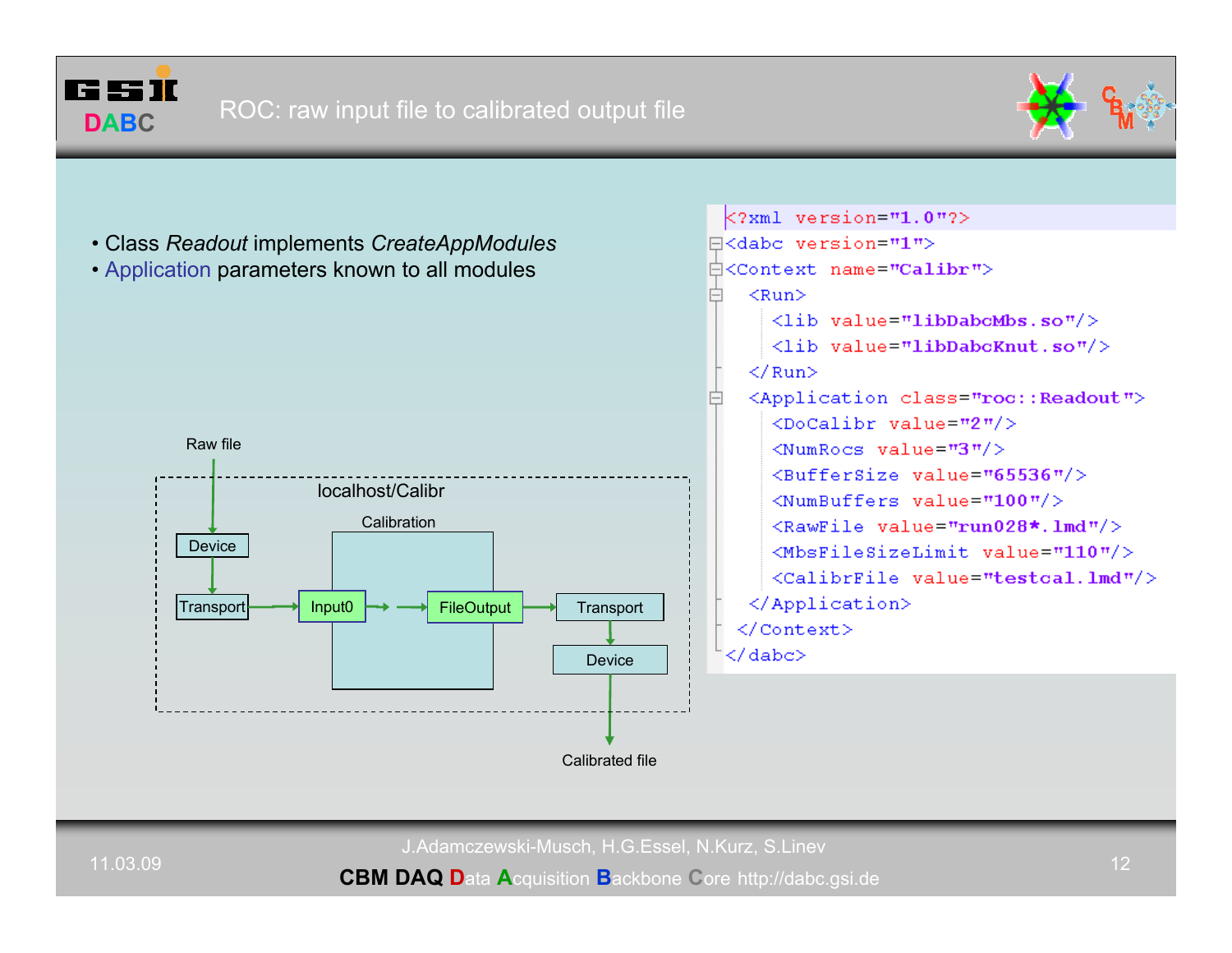





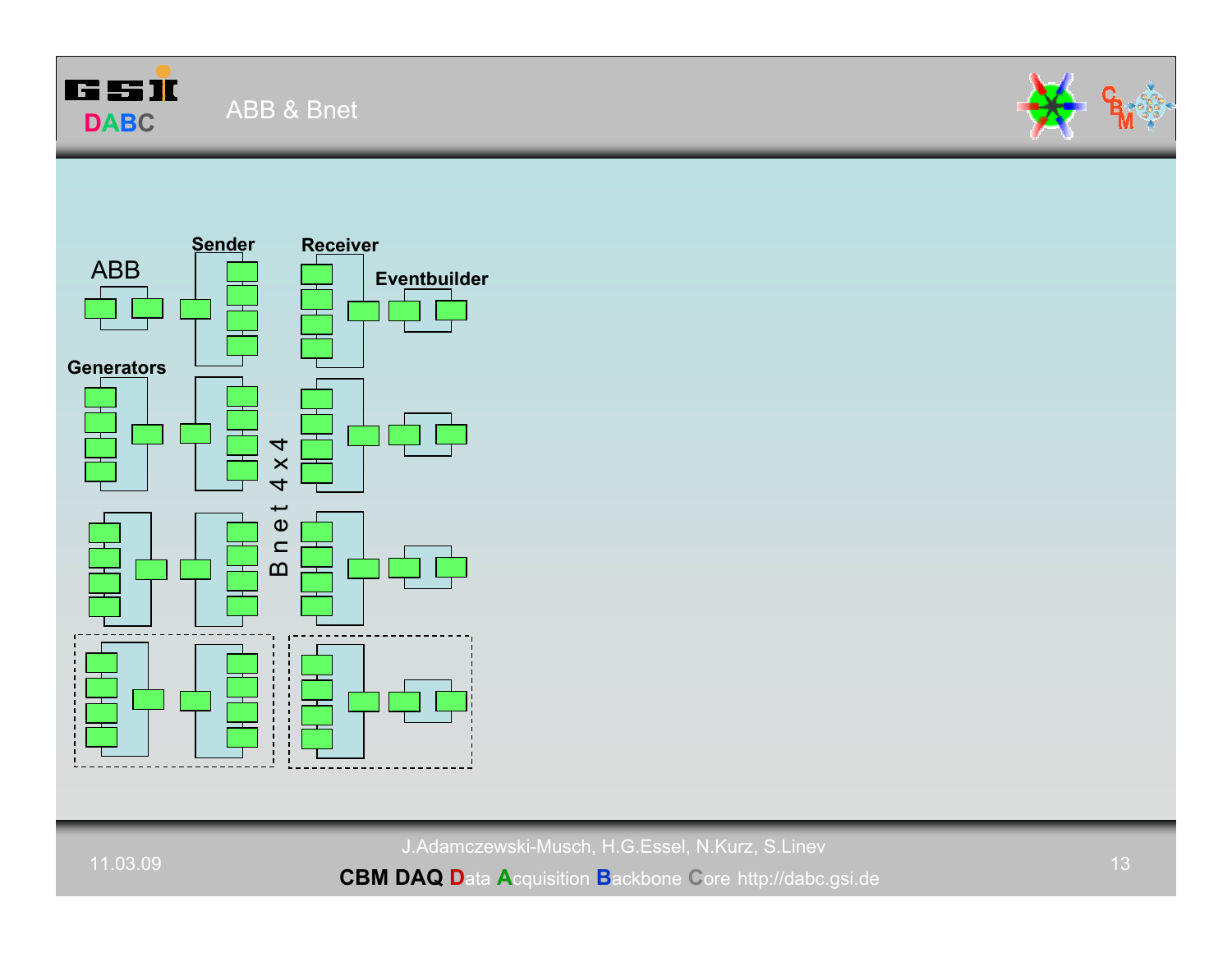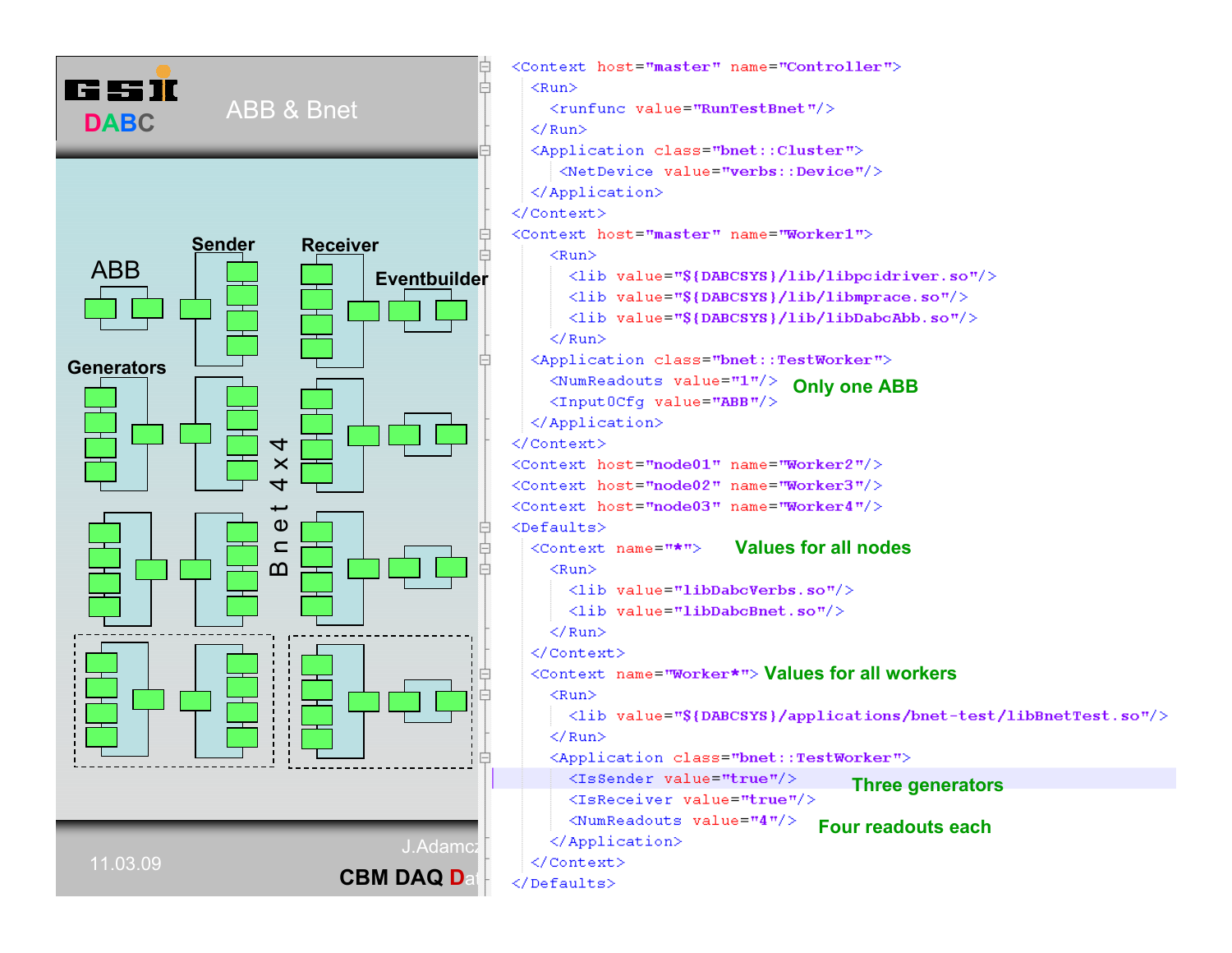





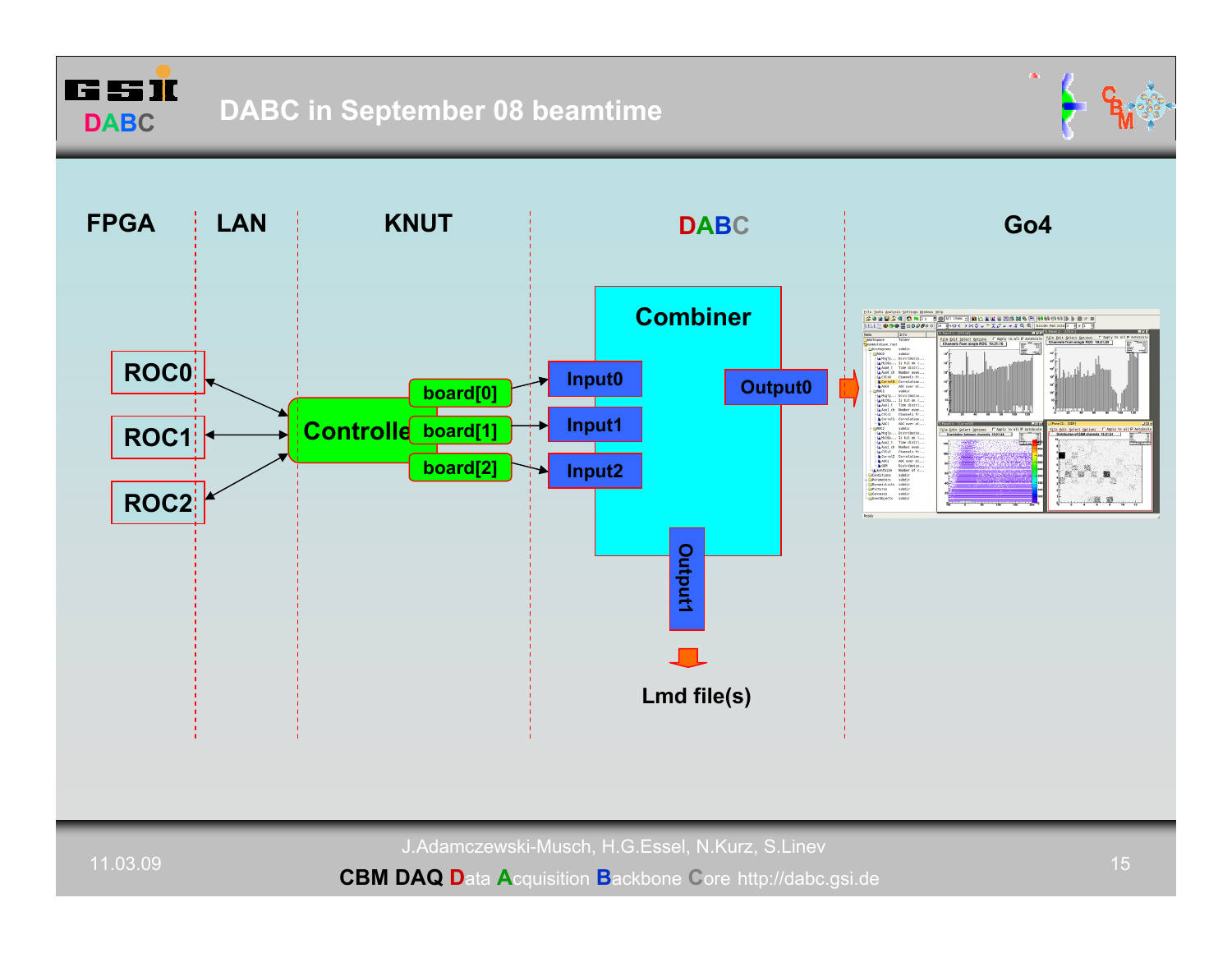



- •This was the first usage of DABC (beta) in real work.
- •First run of DAQ with 3 ROCs and sync messages half an hour before beam.
- •24 GByte of data stored in LMD files.
- • Of course, lot of problems:
	- lost of sync markers;
	- –lost of epoch markers;
	- –only ~1 MB/s data rate per ROC;
	- –unsynchronized drop of data at high beam intensity;
	- –influence of nXYTER control gui on DAQ.
- •Most problems now identified and solved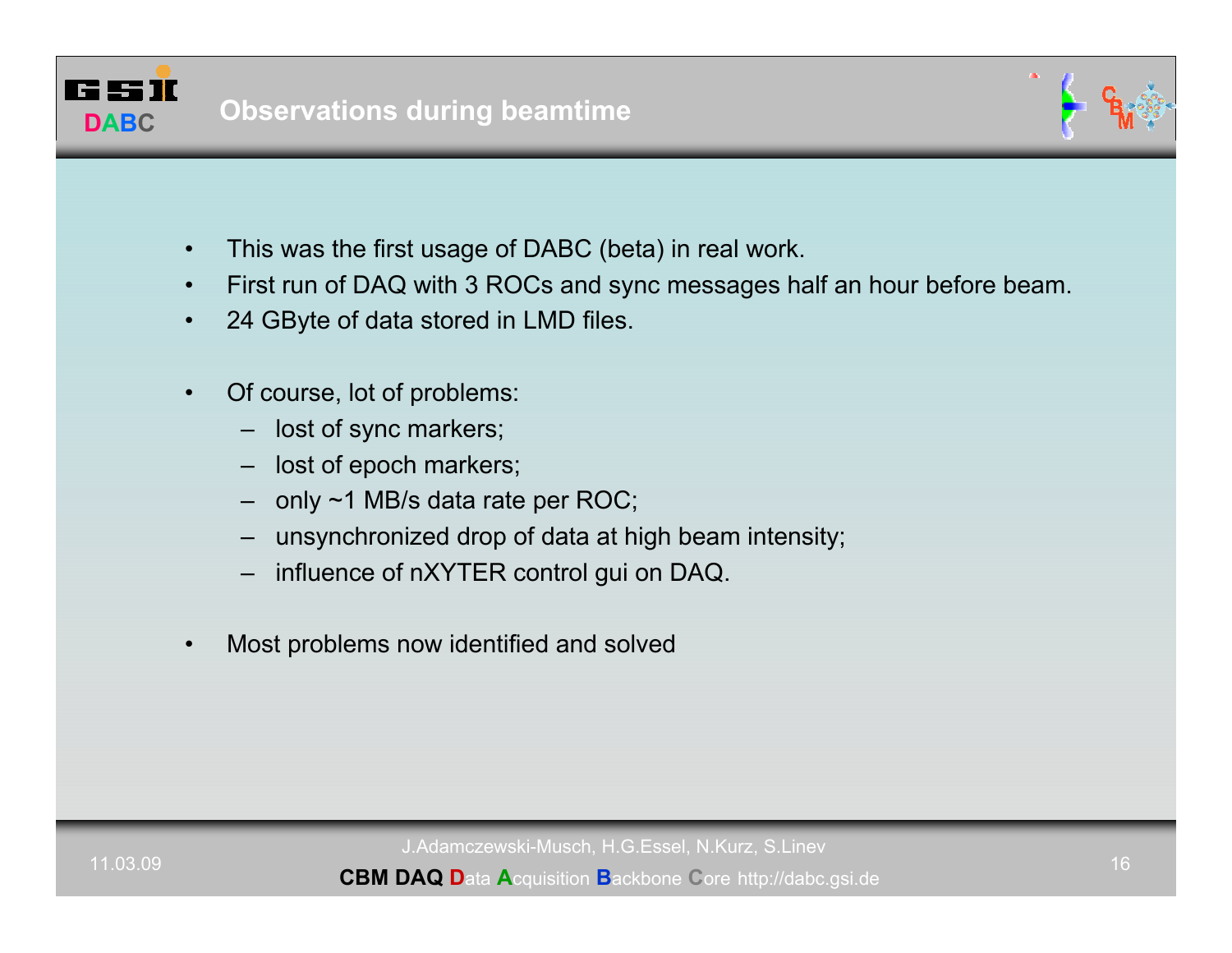



- • On PowerPC
	- decoupling of three major tasks:
		- data taking
		- •data sending
		- serving control requests
	- use ~110 MB for buffering data
	- fix half-duplex problem with Ethernet driver
- •Fully redesigned UDP-based data transfer protocol
- • On host PC:
	- –fault tolerant, blocking peek/poke control interface
	- –blocking and non-blocking mode for data taking
	- daq suspend logic
	- –first approach for master/observer modes of operations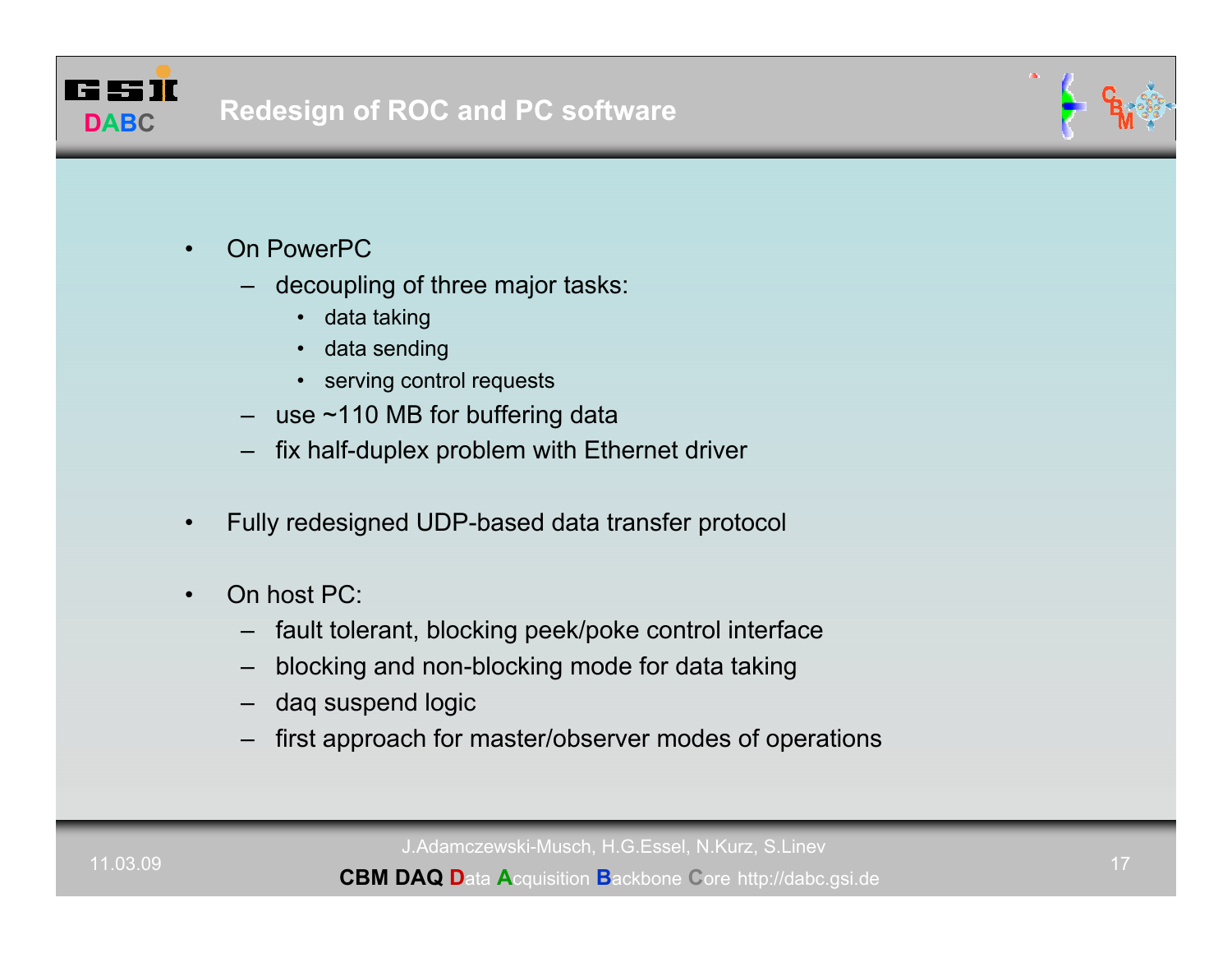6 S II **DABC**





J.Adamczewski-Musch, H.G.Essel, N.Kurz, S.Linev

11.03.09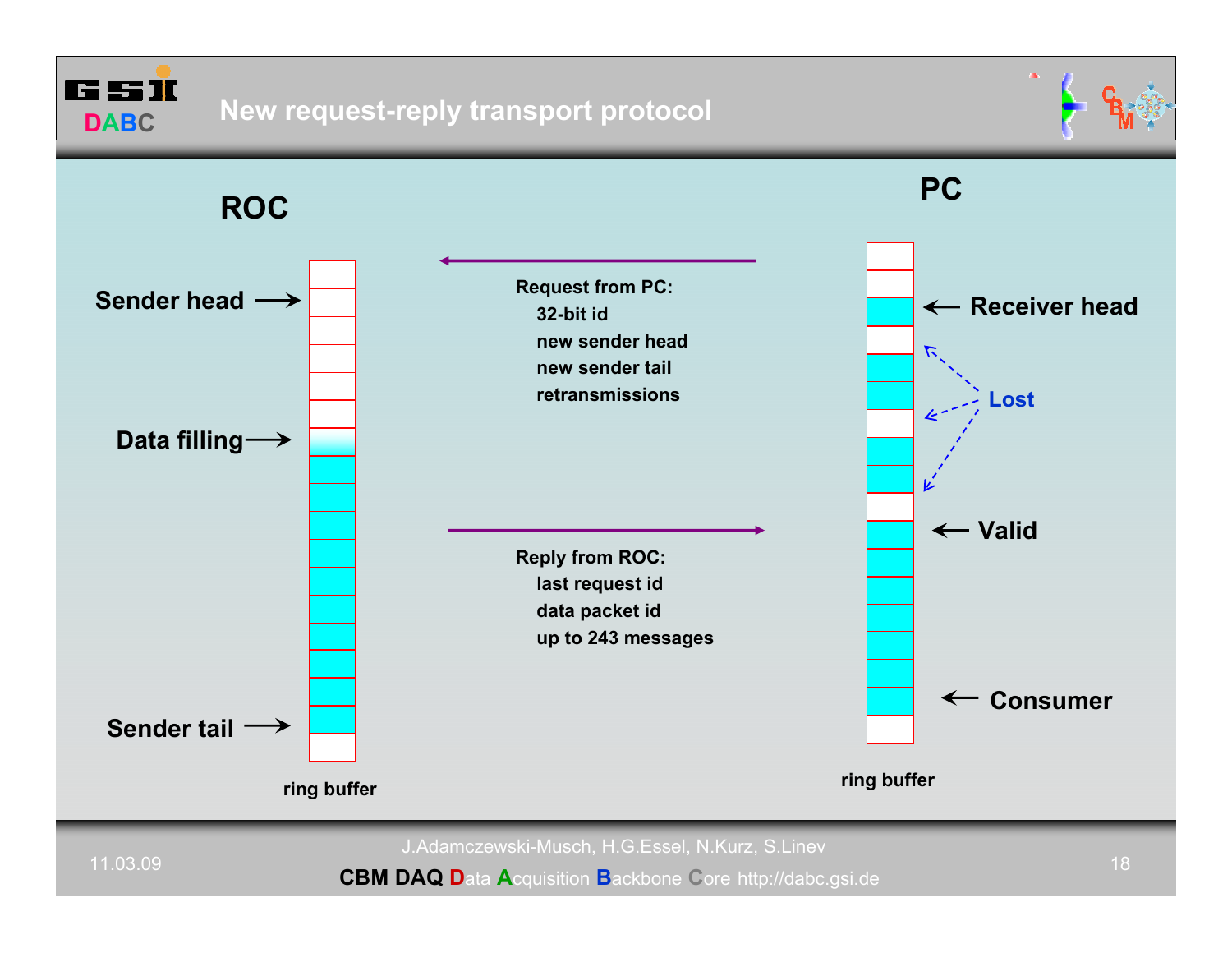65 II **DABC**





J.Adamczewski-Musch, H.G.Essel, N.Kurz, S.Linev

11.03.09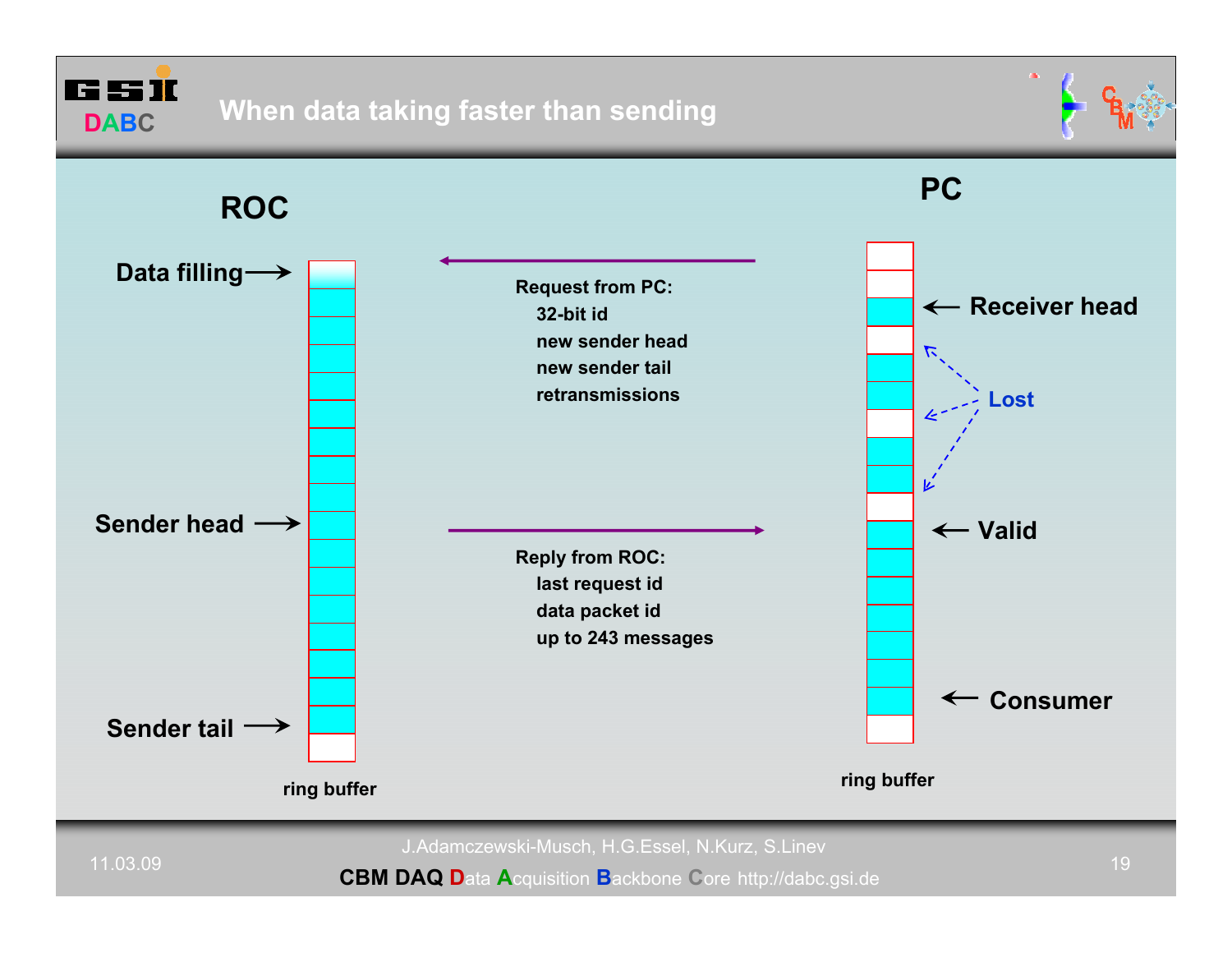



- • roc::Transport and roc::Device classes to encapsulate functionality of KNUT SysCoreBoard and SysCoreControl classes
- • SysCoreSorter class (later was moved into KNUT) to perform time sorting (and errors corrections) of data stream from ROC
- • roc::CombinerModule for packing of data from several ROCs into mbs subevents – was used to produce raw data in beamtime
- • roc::CalibrationModule to perform time sorting and merging of data streams from several ROCs
- • roc::ReadoutApplication for configuring and instantiation of all necessary components to readout data from ROCs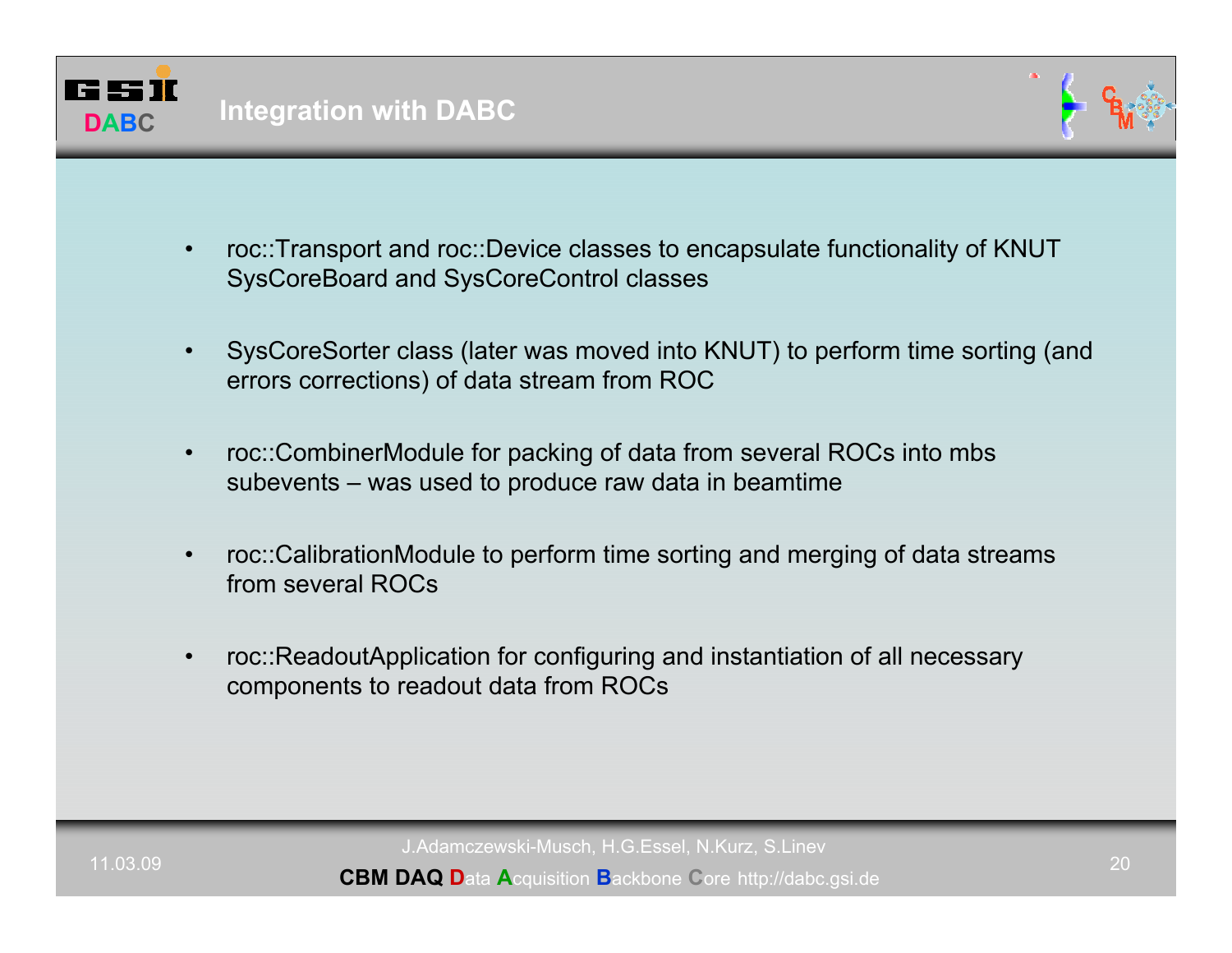



- • Shot-term tasks
	- Fix problems with faster data readout from FPGA
	- Use DMA mode of Ethernet driver
	- gain performance up to 12 MB/s sustained
	- modify peek/poke logic that only register-like operations are performed
- • Mid-term tasks
	- multiple controlling, single readout channels (several applications)
	- control and readout via PCIe board
	- –common access layer for Ethernet and optic channel
	- application layer (transactions) for specific front-ends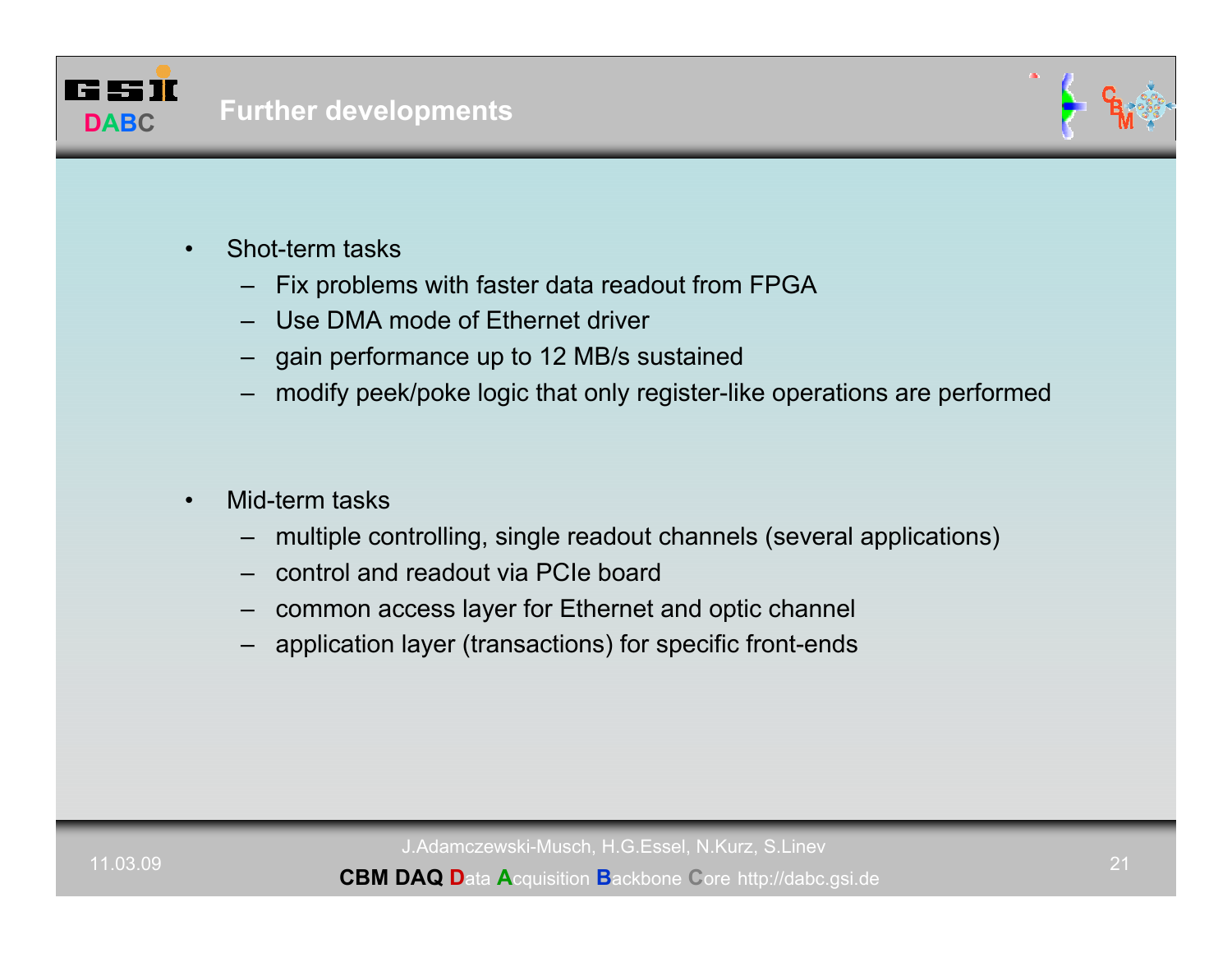



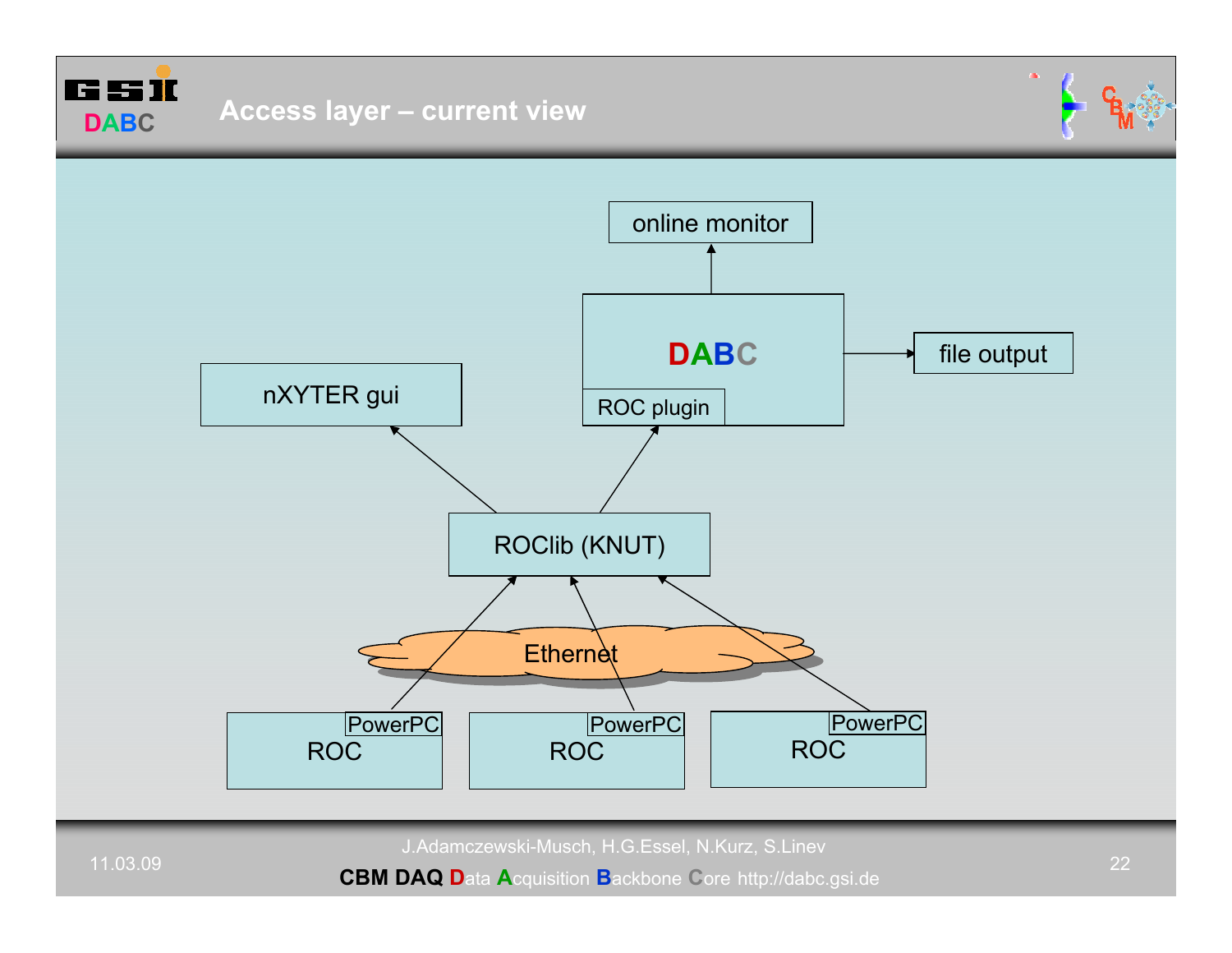



11.03.09

**CBM DAQ D**ata **A**cquisition **B**ackbone **C**ore http://dabc.gsi.de

 $\alpha$